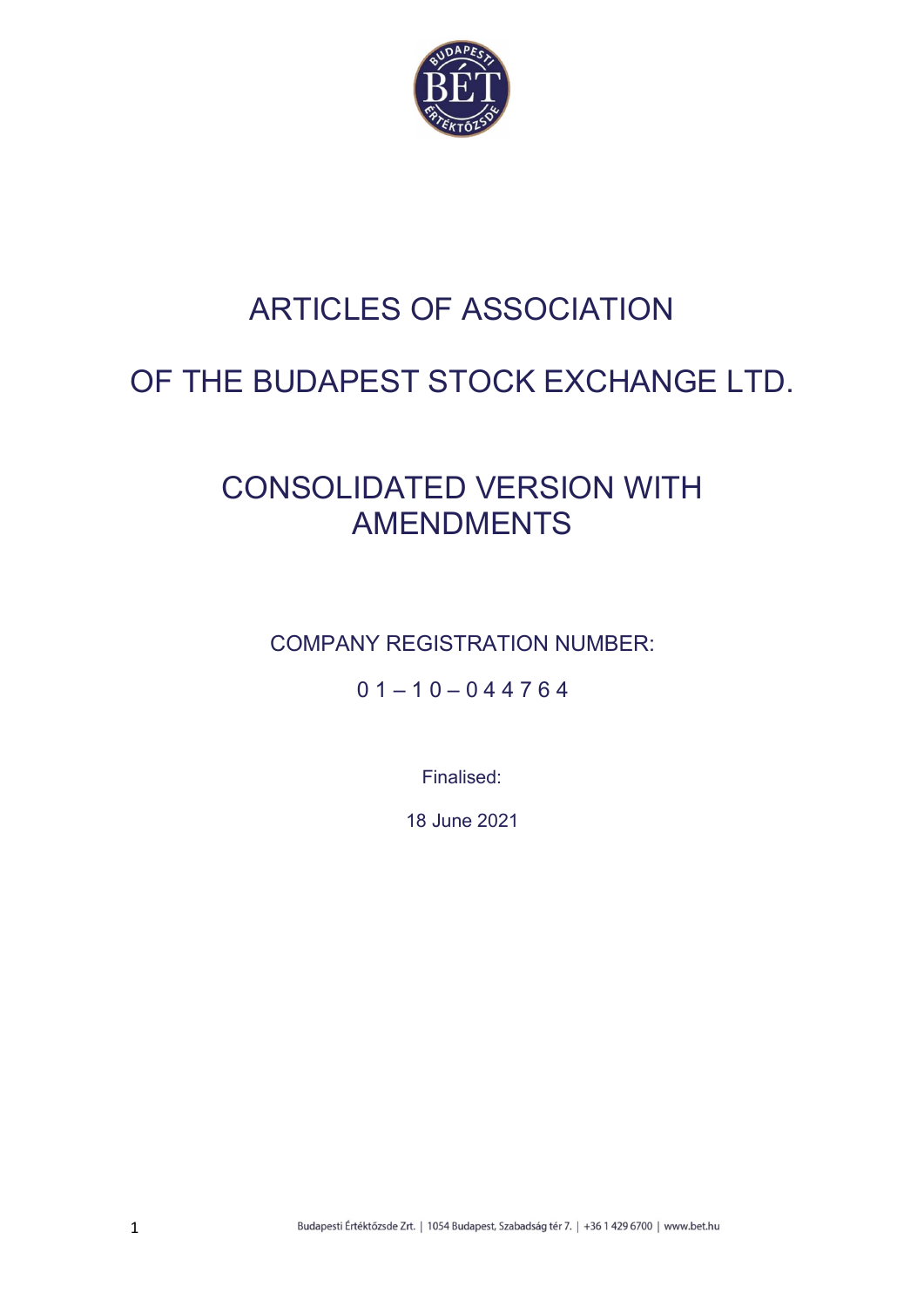# FOUNDERS' INTENT

The Founders of the Budapest Stock Exchange Ltd. hereby declare their intent to reconstitute the Budapest Stock Exchange established on 19 June 1990, after a 42-years interruption, as a joint stock company under general legal succession.

A stock exchange operating in the form of a joint stock company is able to facilitate the efficient flow of capital, the expansion and unification of the Hungarian stock market, the alignment and accession to trends of the international capital market, the maintenance of the investors' trust, the objective assessment of capitals and assets as well as the development and the keeping of public and controlled market mechanisms.

A well-functioning stock exchange may contribute to the efficient operation of a market economy by concentrating the supply and demand of products traded at the stock exchange and ensuring the transparent assessment of such products by public exchange rate trends.

Due to its regulated and public nature and by developing trade habits and transaction channels, the stock exchange is able to multiply trade volume, thereby stimulating new public offerings and ultimately contributing to the development of the Hungarian economy as a whole.

It is the firm intention of the Founders of the Budapest Stock Exchange that the stock exchange rules, and the behaviour and business habits of traders be legally and ethically irreproachable. The Budapest Stock Exchange Ltd. wishes to contribute, through the transparency of its operations, to the development and operation of fair mechanisms in a Hungarian market economy built on the trust of investors.

Under the authorisation provided for in Art. 424 of Act CXX of 2001 on the capital market, and in order to realise their objectives, the Founders, in adopting the present Statutes have simultaneously established the stock exchange operating in the form of a joint stock company.

Following the completion of statutory obligations on reconstitution, the Founders intend to stipulate the substantive rules of the organisation and operation of the joint stock company by the present Statutes, subject to the provisions of Act CXX of 2001 on the capital market and the law governing the business organisations.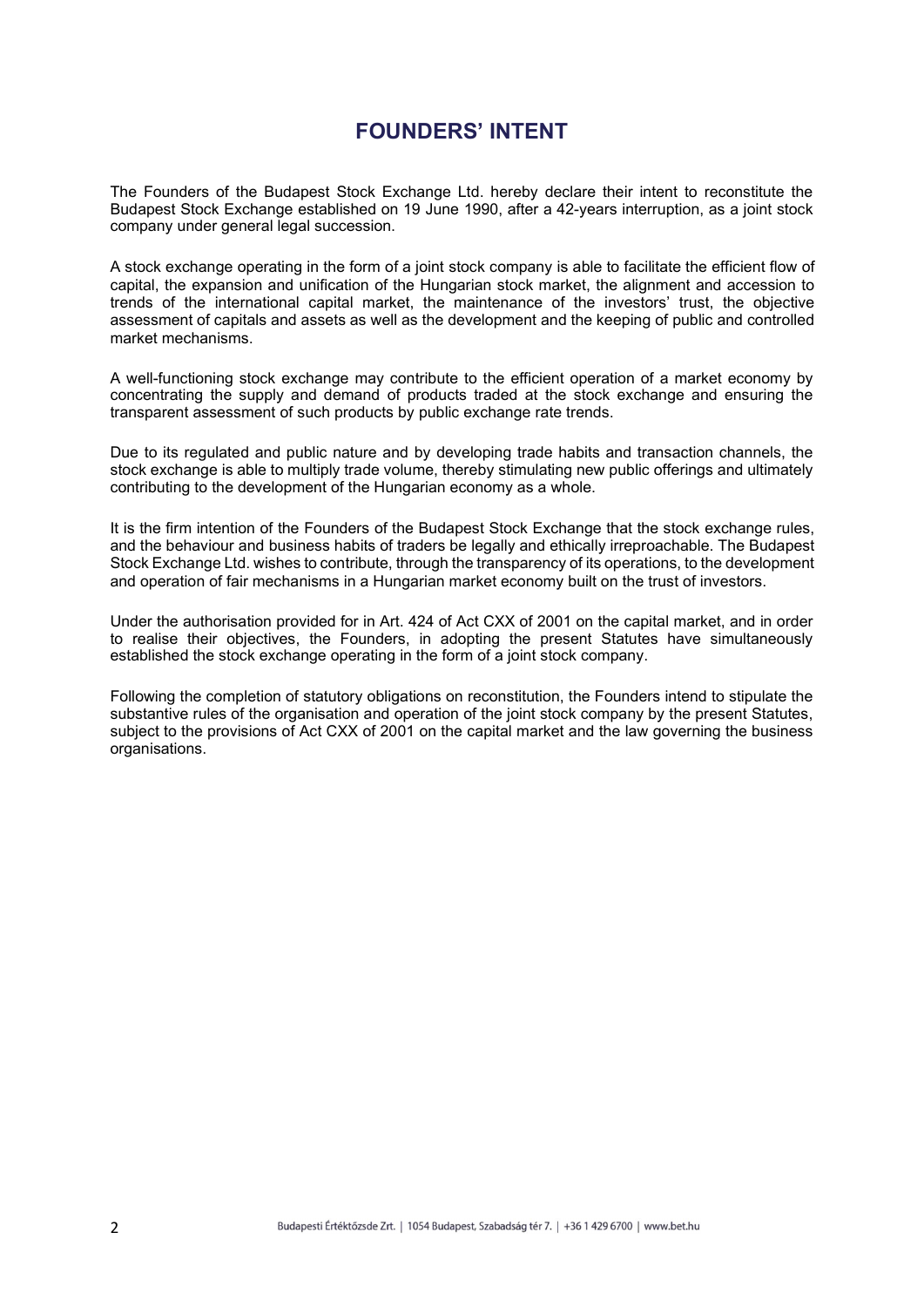## CHAPTER 1 The Name of the Company

1.1. The name of the Company in Hungarian: Budapesti Értéktőzsde Zártkörűen Működő Részvénytársaság

> The short name of the Company in Hungarian: Budapesti Értéktőzsde Zrt.

1.2. The name of the Company in English:

Budapest Stock Exchange Ltd.

# CHAPTER 2 The Company's Registered Office

The Company's registered office: 4th Floor, Platinum I Tower, 7 Szabadság sq., Budapest, H-1054.

# CHAPTER 3 The Duration of the Company

The Company is established for an indefinite time and its shares are issued in private placement only.

# CHAPTER 4 The Object of the Company

Fields of activity of the Company under TEÁOR '08 [Single Sectoral Classification System of Activities of 2008] are the following:

- 
- Main activity: 66.11 Financial and capital market regulation

- Activities: 18.13 Pre-press and pre-media services
	- 18.20 Reproduction of recorded media
		- 58.11 Book publishing
		- 58.13 Publishing of newspapers<br>58.14 Publishing of journals and
	- Publishing of journals and periodicals
	- 58.19 Other publishing activities
	- 59.20 Sound recording and music publishing activities
	- 62.01 Computer programming activities
	- 62.02 Computer consultancy activities
	- 62.03 Computer facilities management activities
	- 62.09 Other information technology and computer service activities
	- 63.11 Data processing, hosting and related activities
	- 63.99 Other information service activities n.e.c.
	- 66.19 Other activities auxiliary to financial services, except insurance and pension funding
	- 69.20 Accounting, bookkeeping and auditing activities; tax consultancy
	- 77.40 Leasing of intellectual property and similar products, except copyrighted works
	- 82.30 Organisation of conventions and trade shows<br>82.99 Other business support service activities n.e.c
	- Other business support service activities n.e.c.
	- 85.59 Other education n.e.c.
	- 95.11 Repair of computers and peripheral equipment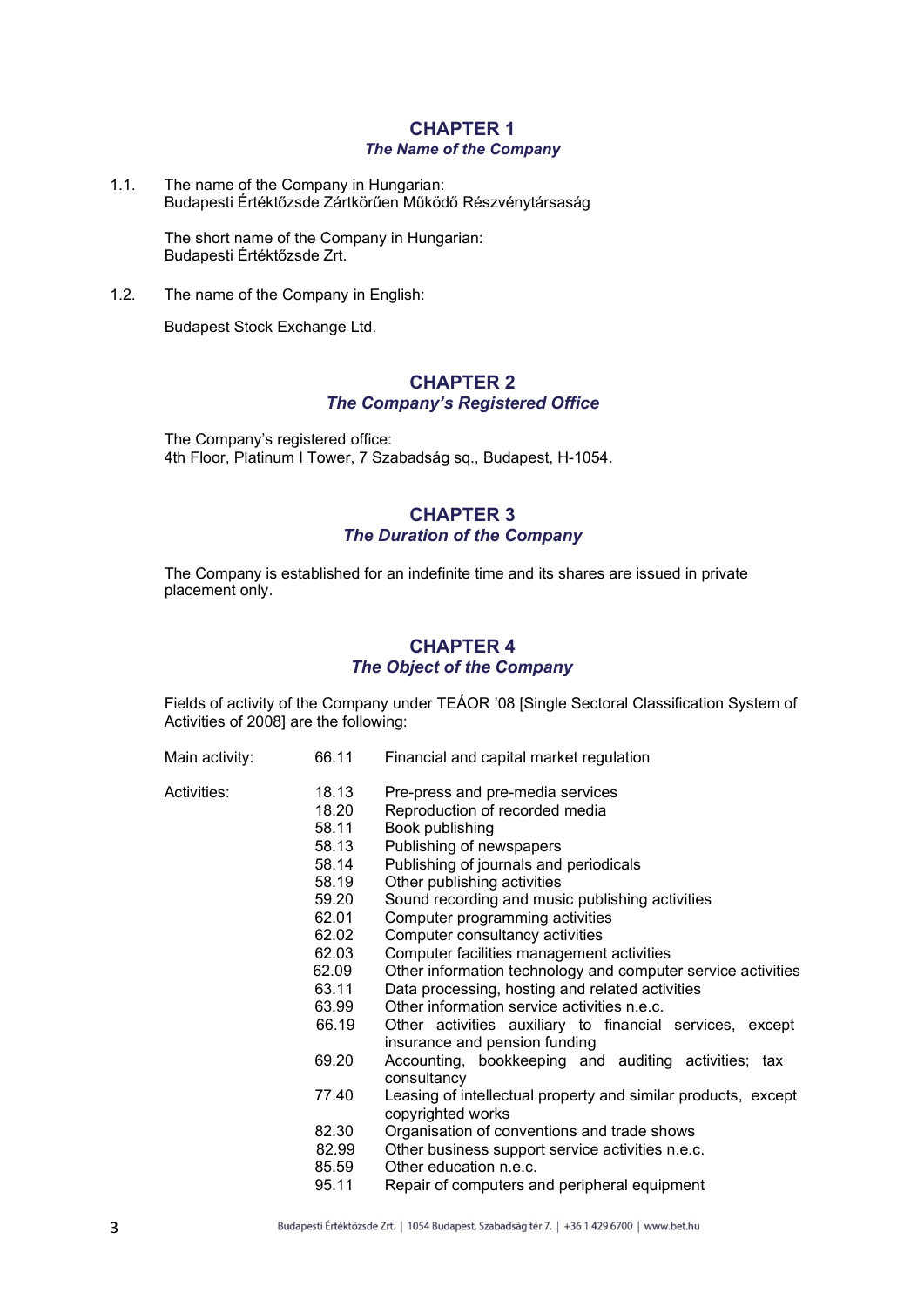# CHAPTER 5 Capital and Shares

5.1. The capital of the Company:

HUF 541,348,100, that is, Five Hundred and Forty-one Million and Three Hundred and Fortyeight Thousand and One Hundred Forint fully provided as a financial contribution.

5.2. Shares of the Company:

The capital of the Company consists of 5,413,481, that is, Five Million and Forty-one Hundred and Three Thousand and Four Hundred and Eighty-one registered ordinary shares, each of a par value of HUF 100, that is, One Hundred Forints, each conferring equal and identical membership rights issued in a dematerialised form.

The value at issuing of the shares shall be HUF 819.09, that is, Eight Hundred and Nineteen Forints and Nine Fillérs under the draft balance sheet adopted with regard to the Record Date of 31 January 2002.

- 5.3. (Repealed clause)
- 5.4. (Repealed clause)
- 5.5. The Board of Directors or the Agent under Section 5.6 of the Company shall keep a Stock Register on the Shareholders, including the holders of temporary shares, and shall publish the data on ownership shares every month and on the day preceding the General Meeting at the website of the Company. The Stock Register shall contain at least the following:
	- a) the following data of the Shareholder or the Shareholder's Agent (hereinafter jointly referred to as Shareholder): the name, address, mother's maiden name and nationality of a natural person; or in the case of a legal person or a business organisation without legal personality, the registered office;
	- b) when a share is owned by more than one person, data of the holders and the joint representative as provided for in point a);
	- c) the quantity of the shares and temporary shares of the Shareholder (the ownership share of the latter) by series of shares;
	- d) the security code and the series and par value of the share;
	- e) the date on which the share was obtained;
	- f) the date on which the obtained share was registered in the Stock Register;
	- g) the date on which the share was cancelled or surcharged;
	- h) the date on which the share was withdrawn and invalidated;
	- i) the category of the share;
	- j) the case number and date of the decision of the supervisory authority related to the ownership acquisition.

Cancelled data of the Stock Register should be retrievable.

- 5.6. The Board of Directors may commission a clearing house, a central depository, an investment company or a financial institution to maintain the Stock Register. The commissioning and the person of the Agent shall be published in the Cégközlöny [Business Gazette].
- 5.7. The obtaining of an ownership share in the Company or the modification of the latter so that the direct or indirect ownership share or voting right reach the limit of thirty-three, fifty, sixty-six, seventy-five or one hundred percent is subject to the preliminary authorisation of the authority responsible for the supervising of the financial sector. The authorisation of the authority responsible for the supervising of the financial sector for the obtaining of the ownership share shall not be a substitute for that of the Hungarian Competition Office.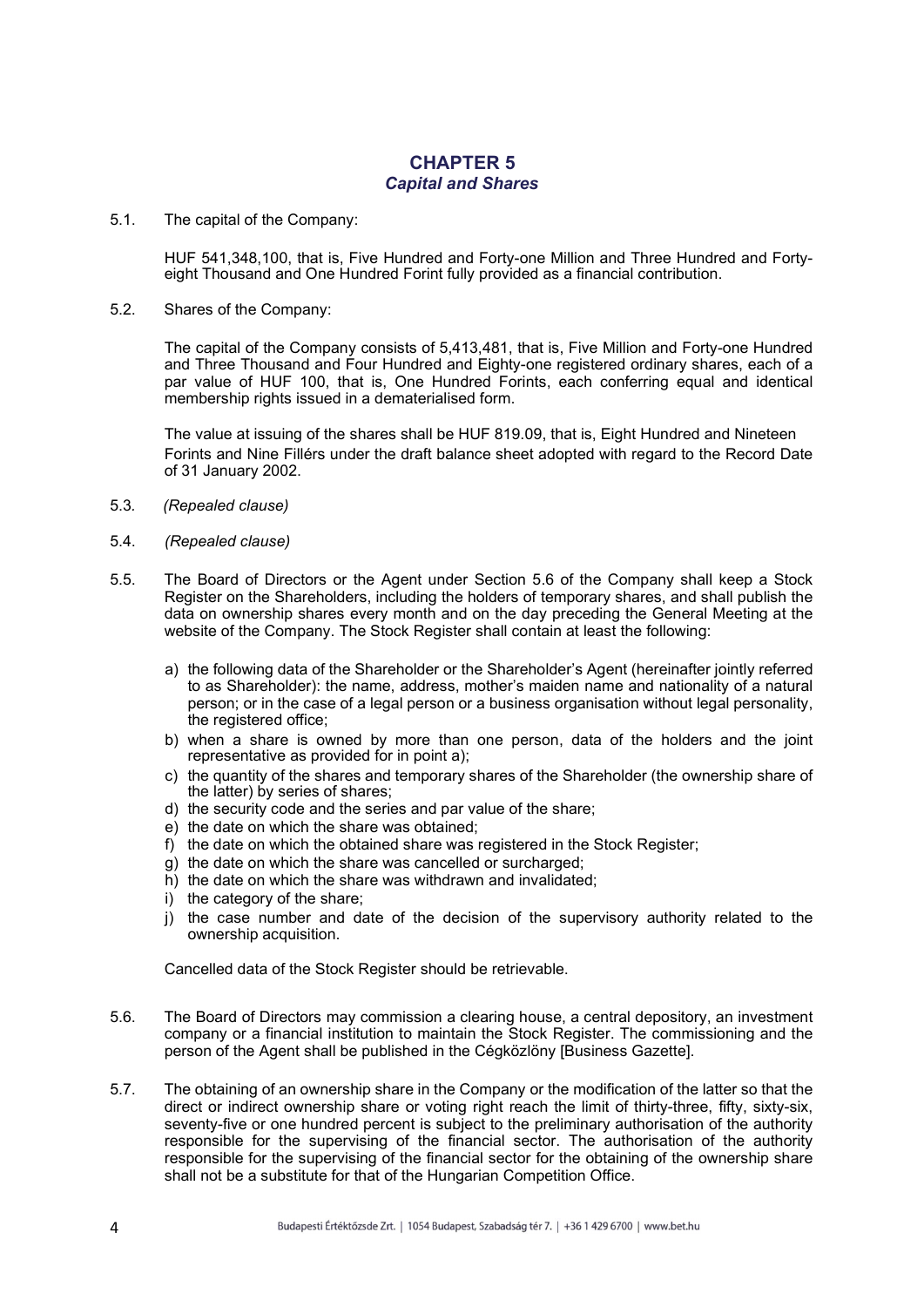5.8. In accordance with the relevant statutory provisions, the share category may not be changed during the operation of the Company determined as the operation of a private joint stock company or for the duration of the performance of the stock exchange activity. Upon terminating the performance of the stock exchange activity, the General Meeting may rule on the changing of the share category, in which decision the procedure of changing shall be regulated in detail.

# CHAPTER 6

Repealed

#### CHAPTER 7 Business Year

- 7.1. The business year of the Company shall be the calendar year.
- 7.2. (Repealed clause)

# CHAPTER 8 Organs of the Company

Organs of the Company:

- the General Meeting;
- the Board of Directors;
- the Supervisory Board.

# CHAPTER 9

### Election of the Board of Directors, the Supervisory Board and the Auditor

- 9.1. Members of the Board of Directors and the Supervisory Board and the Auditor (for the purposes of the present Chapter, hereinafter jointly referred to as Office-holders) shall be elected by the General Meeting by secret vote.
- 9.2. The Shareholders are entitled to make proposals as to the persons of the Office-Holders (nomination).
- 9.3. Persons nominated by the Shareholders shall be entered on a nomination list to be compiled by the Office-Holder (as a body). Persons nominated by the Shareholders shall be presented on the nomination list in alphabetical order.
- 9.4. Rules of secret voting
- 9.4.1. The secret vote shall be conducted by the Chair of the General Meeting. The Chair of the General Meeting shall submit nominees on the nomination list one by one, in the order of the nomination list before the General Meeting for election.
- 9.5. The order of the election
- 9.5.1. Office-Holders shall be elected one by one in the following order:
	- 1. Members of the Board of Directors;
	- 2. Members of the Supervisory Board;
	- 3. The Auditor.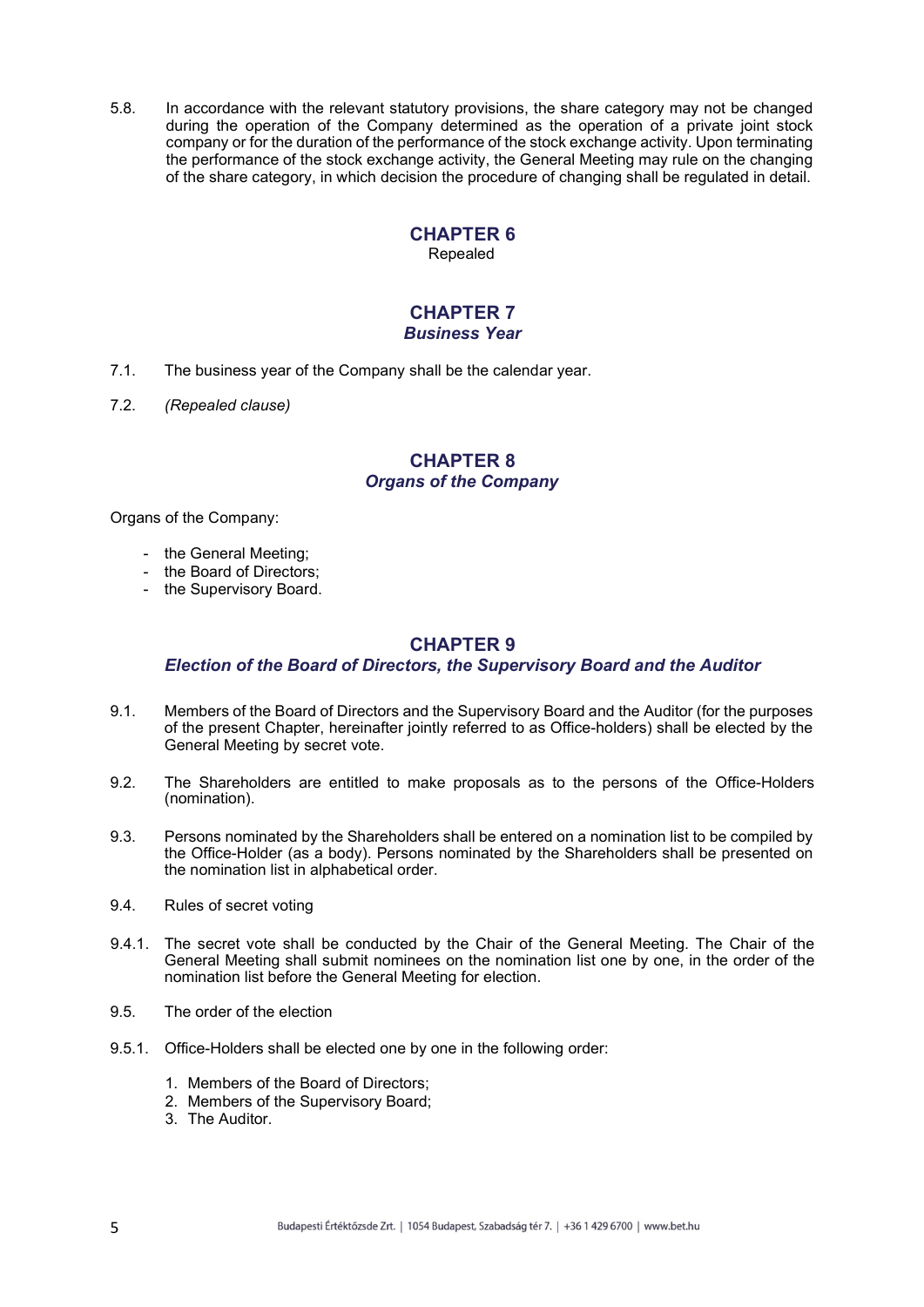#### 9.6. Announcement of voting results

Once it has learned of the outcome of the election, the Chair of the General Meeting shall announce the results of the vote for every nominee.

The nominees shall listed in decreasing order of number of votes as per the voting results announced.

The appointment is subject to votes cast in favour of the nominee receiving the required number of votes (simple majority) and that an acceptable mandate exist with regard to the office in question.

Nominees receiving the most but at least the required number of votes (simple majority) up to the number of mandates to be awarded with regard to the office in question from among the nominees listed in decreasing order by number of votes cast in their favour shall be announced as nominees awarded the office according to the condition of the award of the mandate.

The Chair of the General Meeting shall announce the nominees elected for each office one by one and person by person.

9.7. Other voting rules

When, due to the absence of the required majority of votes the required number of office-holders is not reached, the voting procedure shall be conducted according to the rules of general voting procedures with the participation of every nominee not receiving the required number of votes until the nominee receiving the required majority of votes is awarded the mandate.

Nominees already having received the required percentage of votes are awarded their respective mandates and cease to participate in the election.

When the required majority of votes is received by a number of nominees exceeding the required number, and when due to their equal number of votes, it cannot be decided who shall be awarded the office, the voting procedure shall be conducted only with regard to those nominees having an equal number of votes until the nominee with the required number of votes can be awarded the office.

# CHAPTER 10 General Meeting

- 10.1. The major organ of the Company is the General Meeting.
- 10.2. The following shall fall within the exclusive competence of the General Meeting:

a) the election, the withdrawal and the determination of the remuneration of the Board of Directors, the Supervisory Board and the Auditor, subject to the exception provided for in the law governing the business organisations;

b) the adoption of the report according to the Act on accounting, and the decision on the division of the profit after taxation;

- c) deciding on the medium and long-term strategy of the Company;
- d) deciding on the restructuring of the Company: restructuring into another form of

organisation form, merging (merging with or into another company), division (separation)

and termination without legal succession;

e) the decrease and the increase of the capital, unless provided otherwise in the law

governing the business organisations;

f) deciding on the exclusion of the exercise of the priority subscription right;

g) the establishment and amendment of the Statutes of the Company, unless provided

otherwise in the law governing the business organisations;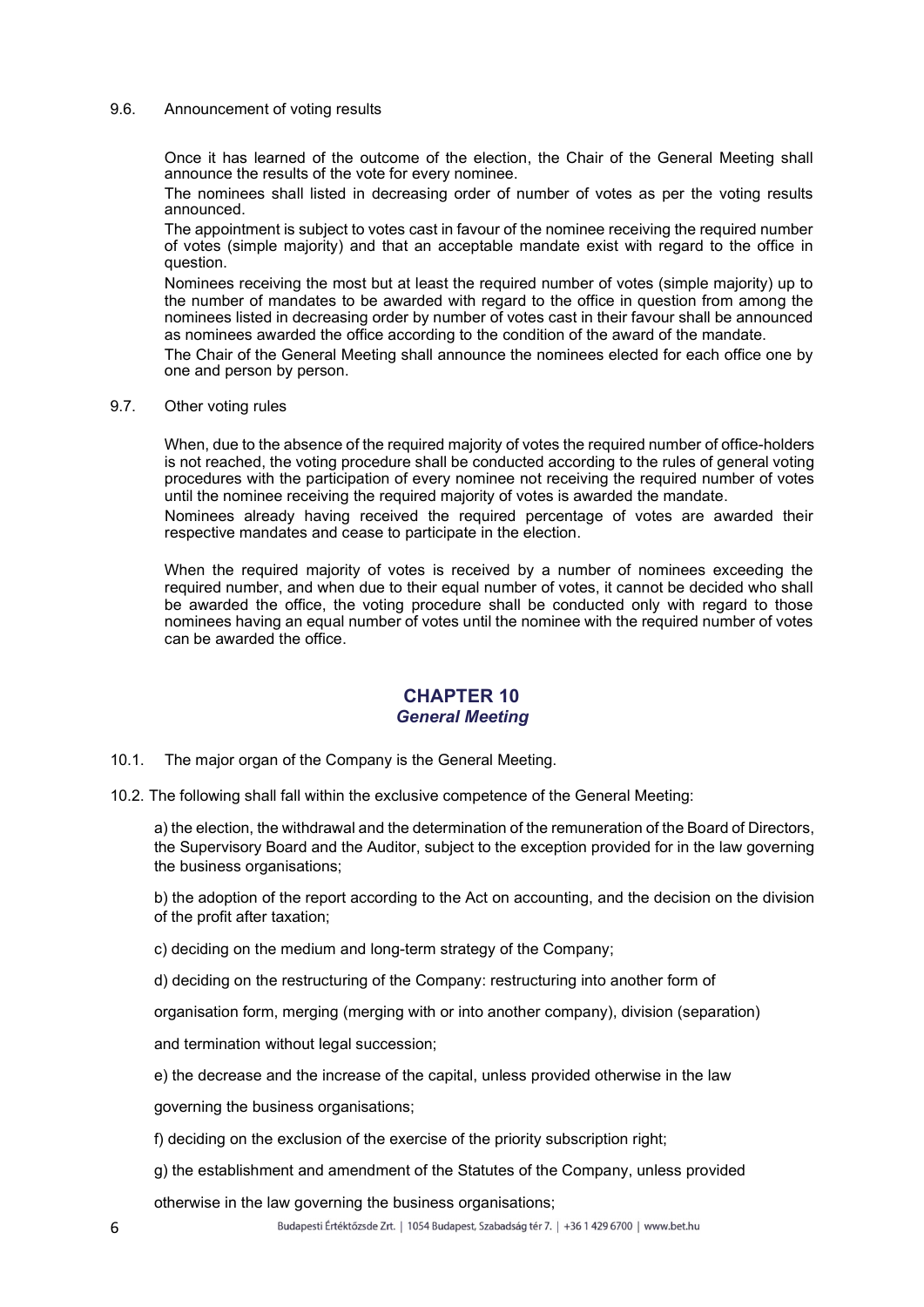h) deciding on the establishment of business organization, the acquirement of company share and the transfer of the company share owned by the Company;

i) amendment of rights related to certain series of shares, the modification of certain categories and classes of shares, and decision on the modification of the categories of shares;

j) decision on the modification of the operational form of the Company;

k) decision on the payment of interim dividends, unless provided otherwise in the law governing the business organisations;

l) decision on the issuing of convertible debentures and those providing subscription rights, unless provided otherwise in the law governing the business organisations;

m) deciding on the obtaining of own payment of interim dividends, unless provided otherwise in the law governing the business organisations;

n) except for investments in Government securities, deciding on all transactions of a value exceeding 20% of the actual capital of the Company, in the calculation of which the values of similar transactions concluded in the period between two ordinary General Meetings shall be added;

o) (Repealed Clause)

p) deciding on the transformation of printed shares into dematerialised shares and the transformation of dematerialised shares into printed ones;

q) approval of the Remuneration Regulation relating to the Board of Directors, Supervisory Board, and the employees in management positions.

r) election, withdrawal, remuneration of the Chair of the Board of Directors, and the Chair of the Supervisory Board;

s) deciding on bank loans and external fund-raising (except bank overdraft contracts, overall up to 300 million HUF)

t) deciding on lending, except loans provided by the employer to the employees;

u) deciding on the encumbrance of the Company's property in any way;

v) authorisation of the conclusion of contract with the executive officers or the executive officer's close relatives, domestic partners;

w) the approval of the contracts between the Company and its shareholders except the contracts regarding lower amount than net 10 million HUF (without VAT), and except the following contracts concluded concerning the Company's ordinary course of business regardless amount limit:

- i. sale and purchase of government securities;
- ii. framework agreement on securities account;
- iii. bank account agreement;
- iv. bank overdraft;
- v. credit card agreement;
- vi. agreement on the usage of the K2 system;
- vii. trade framework contract on the usage of the free market system;
- viii. agreement on the access to the trading system;
- ix. exchange membership agreement;
- x. market maker agreement;
- xi. data purchase agreement;
- xii. agreements relating to marketing, education, popularization of the exchange services;
- xiii. employment contracts;
- xiv. agreements regarding consultation services in connection with the issuer's listing, registration, continued trading on the regulated market or the multilateral trading facility operated by the Company;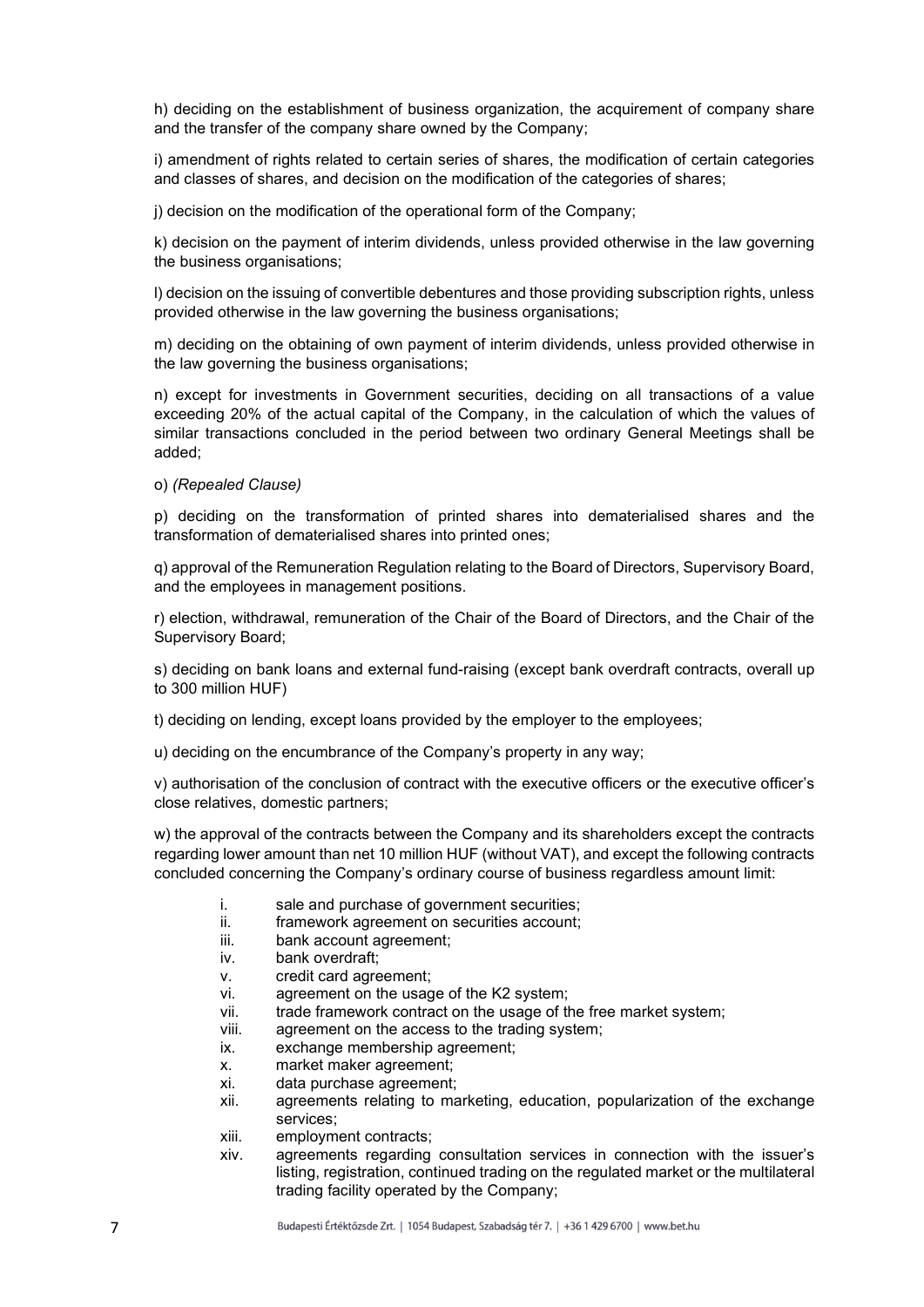- xv. agreements in connection with market monitoring;
- xvi. trademark usage, index licence agreements;
- xvii. specific contracts concluded between the Company and the issuers according to the General Terms of Service of the Company (on listing, continued trading, publishing rules, fee reductions, conditions of paying etc.);
- xviii. instalment agreement regarding debts payable to the Company;
- xix. other contracts in connection with exchange membership, trading, trading system and data service including OTC auction service.

x) deciding on all issues stipulated as falling under the exclusive competence of the General Meeting by law or by the Articles of Association.

- 10.2/B. The executive officers of the Company shall not be released from liability under the rules of the Hungarian Civil Code by the General Meeting in connection with their management activities.
- 10.2/A If, shareholders holding together at least 5 per cent of the votes in the Company, make a proposal to supplement the agenda that complies with the rules on the details of the agenda, the issue which they raise shall be regarded as one placed on the agenda provided that the proposal was communicated to the shareholders and the Board of Directors within eight days reckoned from the receipt of the letter of invitation to the General Meeting.
- 10.3. Ordinary General Meeting

A General Meeting (ordinary General Meeting) shall be convened at least once every year, at a date allowing for the compliance with statutory deadlines in every year. The ordinary General Meeting shall have the following items on its agenda:

- a) the report of the Board of Directors on the activities of the Company in the previous business year;
- b) the establishment of the report according to the Act on Accounting;
- c) the proposal of the Board of Directors on the division of the profit after taxation and the determination of dividends;
- d) the reports of the Supervisory Board and the Auditor, respectively; the report under the Act on Accounting; the report of the Board of Directors, its annual report and the proposal for dividing the profit after taxation.
- 10.4. Convening of the General Meeting

The General Meeting shall be convened by the Board of Directors by indicating the place, the date and the agenda at least 15 days preceding the designated date, of which it shall notify the Shareholders, Members of the Board of Directors, Members of the Supervisory Board and the Auditor of the Company as well as the Supervisory Authority with a letter of invitation. The invitation to the General Meeting shall be submitted via e-mail to the shareholders who specially requested it from the Board of Directors.

The letter of invitation should also indicate the place and date of the General Meeting to be held in the event of lack of quorum, which should be a day within a minimum of 3 (three) and a maximum of 21 (twenty-one) days following the date of the original General Meeting cancelled for lack of quorum.

The venue of the General Meeting is the registered seat of the Company or other place in Budapest specified by the Board of Directors.

When the General Meeting is not convened regularly, decision-making is only possible in the presence of all Shareholders entitled to vote and only when the Shareholders agree to the holding of the General Meeting, and they give their unanimous consent to the decision making regarding the agenda items.

10.5. Extraordinary General Meeting

An extraordinary General Meeting should be convened within 8 days following the submission of a request to this effect, subject to statutory conditions, when the same is requested by a Shareholder (Shareholders) representing at least five percent of the voting rights, the Supervisory Board or the Board of Directors, by indicating the reason and the subject.

10.6. A condition for the attendance of a shareholder at the General Meeting is that the shareholder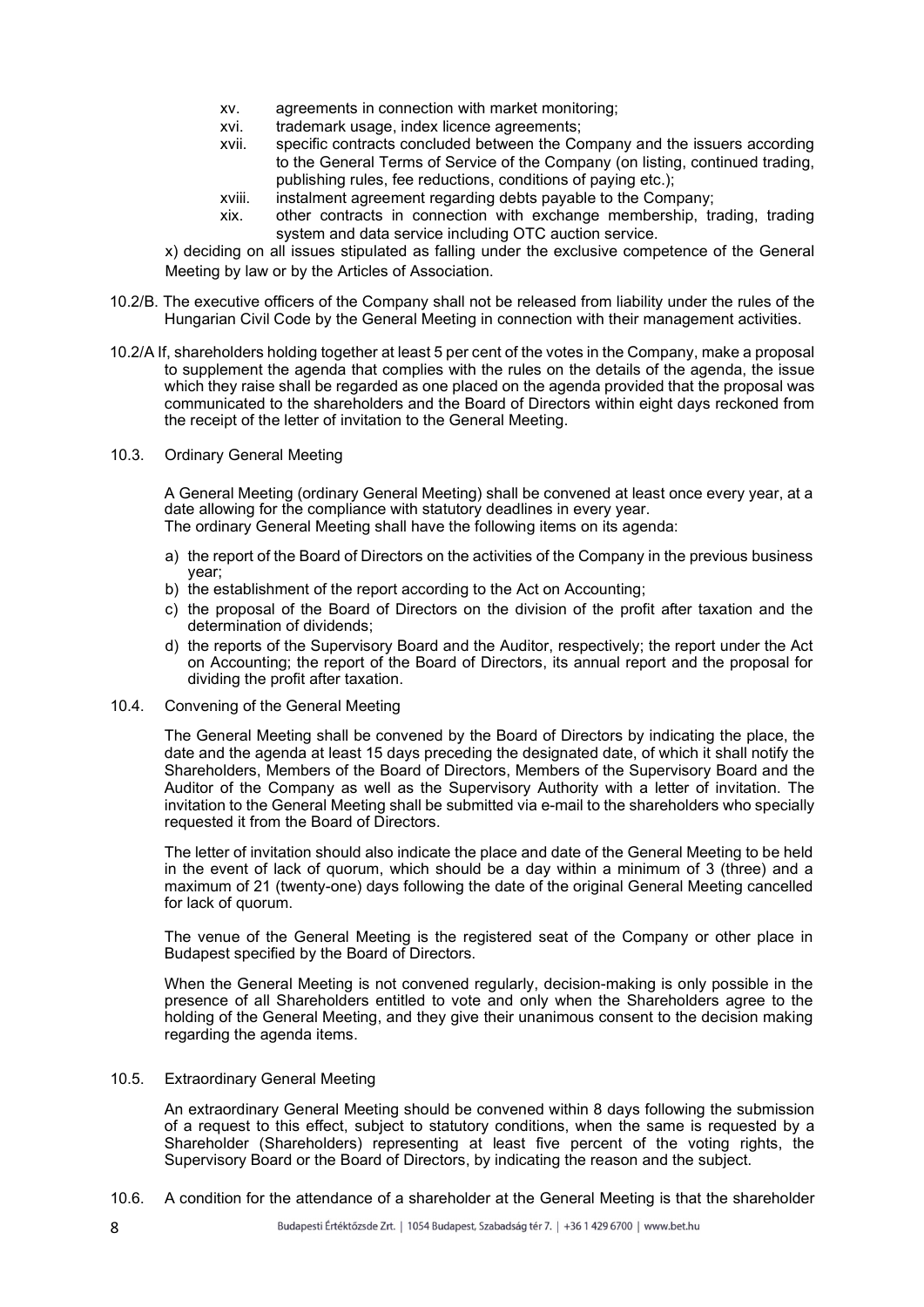must be registered in the Book of Shares two (2) business days prior to the date of the General Meeting.

#### 10.7. Quorum of the General Meeting

The General Meeting shall have a quorum when Shareholders representing more than half of the votes represented by the shares giving the right to vote are present.

When the Shareholder is not able to exercise his/its voting right, his/its voting capacity should be ignored when establishing the quorum of the General Meeting.

Shareholders present at the General Meeting should be registered on an attendance sheet on which the name and address (registered office) of the Shareholder and the representative of the latter (company), the number of his/its shares and the number of his/its votes as well as changes in the person of the participants during the General Meeting should be indicated. The attendance sheet shall be authenticated by the signature of the Chair of the General Meeting and the keeper of the minutes.

10.8. Lack of quorum of the General Meeting

When the General Meeting fails to achieve quorum within 30 minutes of the time designated for its holding, a General Meeting repeated for the lack of quorum should be held at the time and place indicated in the letter of invitation for the original General Meeting.

10.9. Repeated General Meeting

A General Meeting repeated in accordance with Section 10.8 shall be deemed to have quorum with regard to items on the agenda of the original General Meeting without regard to the number of shares represented by the Shareholders present.

10.10. Chair of the General Meeting

The General Meeting shall be opened and conducted by the Chair of the General Meeting. The Chair of the General Meeting shall be appointed and requested to hold this office from among the representatives of the Shareholders, Members of the Board of Directors or other professionals of good standing by the Board of Directors.

Responsibilities of the Chair of the General Meeting:

- a) the opening of the General Meeting;
- b) the establishment of quorum;
- c) the conducting of the election of the authenticators of the minutes of the General Meeting;
- d) the appointment of the vote counter and of the keeper of the minutes;
- e) the presentation of the items on agenda;
- f) the conducting of the work of the General Meeting (granting of comments, moderating discussions, etc.);
- g) conducting decision-making;
- h) maintaining the order of the General Meeting at all times:
- i) signature of the minutes and the attendance sheet of the General Meeting;
- j) any other responsibilities required by the General Meeting of its Chair.
- 10.11. Votes, voting
- 10.11.1. A single share with a par value of HUF 100, that is, One Hundred Forints shall give entitlement to a single vote.
- 10.11.2. Voting at the General Meeting shall be done openly (with the exception of the election of Office-holders), with ballot discs, ballot papers, and electronic voting machines or by other means.
- 10.12. Required majority for decision-making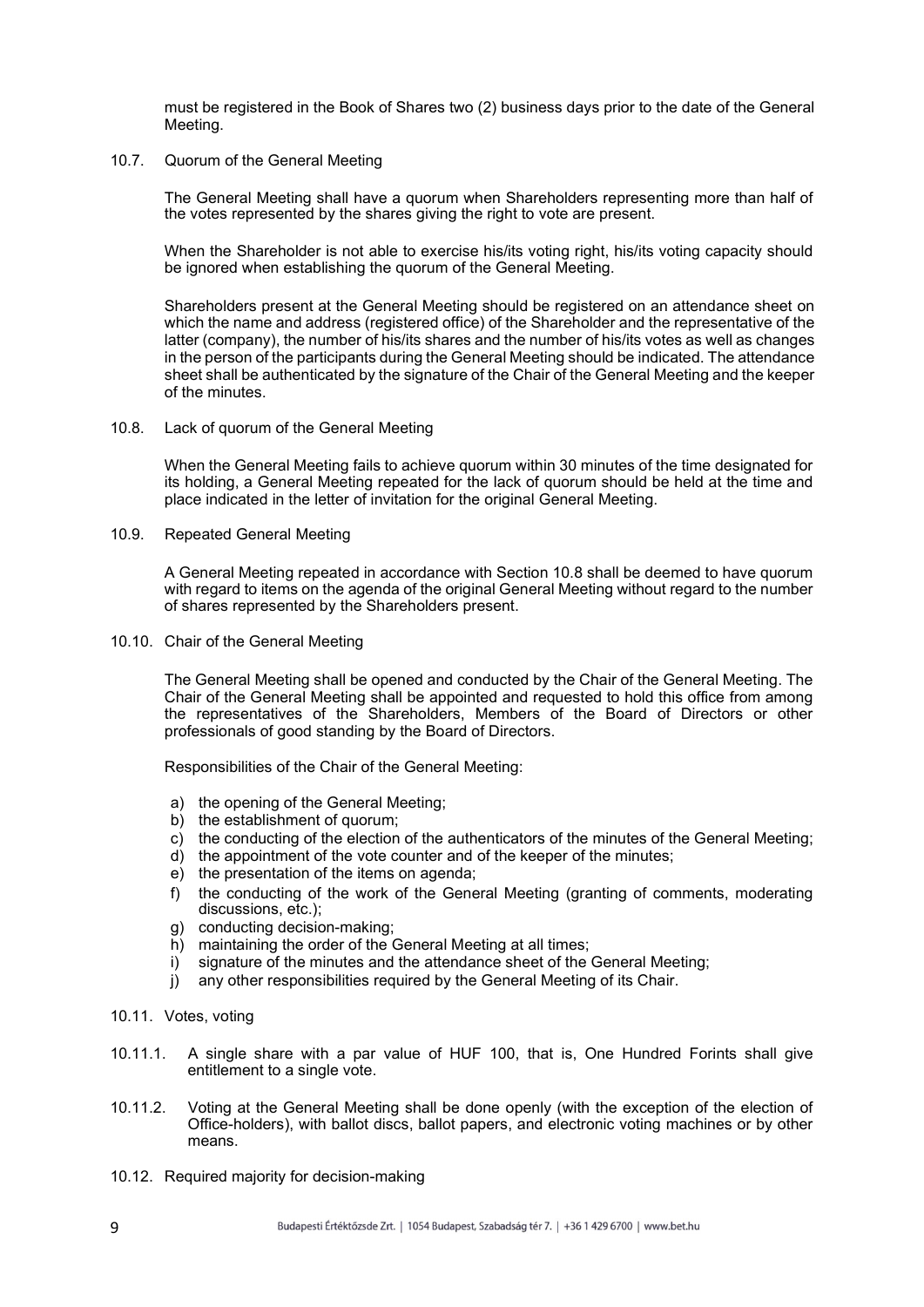- 10.12.1. The General Meeting shall, except in cases where unanimous decisions are required by law without the possibility to deviate and with respect to the provisions of Sections 10.12.2 and 10.12.3, make decisions with a simple majority of votes.
- 10.12.2. Save for the exception provided for in Section 10.12.3, a qualified majority, that is, ¾ of the votes present and represented should be cast for the recalling of Office-Holders, except for cases regulated by law.
- 10.12.3. At least 85% (Eighty-five percent) of the votes as compared to the subscribed capital should be cast for:
	- a) the modification of the name of the Company;
	- b) a decision on the termination of the Company without legal succession;
	- c) the modification of the main activity of the Company;
	- d) transactions aimed at the sale of assets of the Company from among affairs as defined in Section 10.2, point n);
	- e) the amendment of the Statutes relating to the present Section (10.12.3).
- 10.13. Minutes on the General Meeting

Minutes should be drawn up regarding the General Meeting which should contain at least the following:

- a) the name and registered office of the Company;
- b) the way of conducting, place and date of the General Meeting;
- c) names of the Chair of the General Meeting, the keeper of the minutes, the authenticator of the minutes and the persons counting the votes;
- d) the names of Shareholders with a voting right present at the General Meeting or their representatives;
- e) the names of other persons invited to and present at the General Meeting;
- f) major events and proposals made at the General Meeting;
- g) decisions taken, the number of votes cast in favour of and against such decisions and the number of abstentions;
- 10.14. The minutes shall be signed by the keeper of the minutes and the Chair of the General Meeting and shall be authenticated by two Shareholders present, elected for this duty by the General Meeting.
- 10.15. Shareholders may exercise their shareholders rights through representatives. The auditor may not function as such representative but members of the management board, the general director, directors also supervisory board members may serve as the shareholders representatives. One representative may represent several shareholders, however, one shareholder may have only one representative. Authorizations for representation may be valid for one general meeting or a fixed period of time not to exceed twelve months. The validity of authorizations of representation shall cover the resumption of suspended general meetings and to general meetings re-convened due to lack of a quorum. Authorizations shall be submitted in the form of an authentic instrument or private document representing conclusive evidence.

# CHAPTER 11 Board of Directors

- 11.1. The executive organ of the Company is the Board of Directors. The Members of the Board of Directors shall be appointed for a period of time ending with the ordinary General Meeting of the third year following their election, except for cases provided for in Section 11.3.
- 11.2. (Repealed clause)
- 11.2./A The Members of the Board of Directors are the persons indicated below:

| name:                 | György Bacsa, dr.                                   |
|-----------------------|-----------------------------------------------------|
| mother's maiden name: | Mária Julianna Stróbl                               |
| address:              | HU-1013 Budapest, Döbrentei u. 8. I. lh, 3. em. 1/B |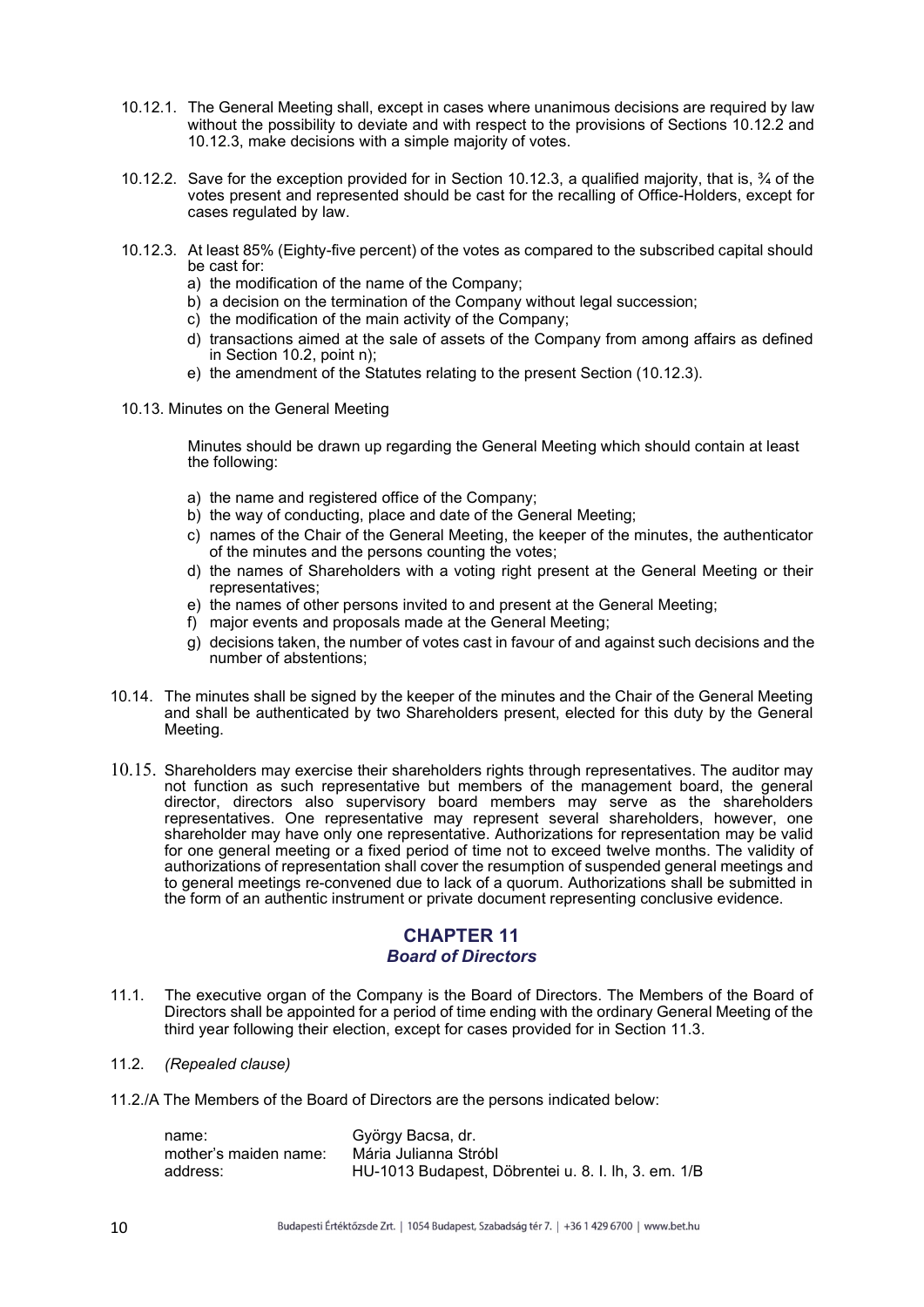| name:                 | Attila Bánfi                                  |
|-----------------------|-----------------------------------------------|
| mother's maiden name: | Sára Pásztor, Dr.                             |
| address:              | HU-1113 Budapest, Edömér utca 2.              |
| name:                 | Barna Fömötör, dr.                            |
| mother's maiden name: | Marianna Polgár                               |
| address:              | HU-7400, Kaposvár, Adria u. 9. 2/a            |
| name:                 | Géza Máté, dr.                                |
| mother's maiden name: | Márta Gácsi                                   |
| address:              | HU-1133 Budapest, Esztergomi út 11. II/5.     |
| name:                 | Zsolt Kuti                                    |
| mother's maiden name: | Jolán Teréz Vincze                            |
| address:              | HU-1055 Budapest, Falk Miksa u. 14.           |
| name:                 | Mihály Patai, dr.                             |
| mother's maiden name: | Mária Zahorán                                 |
| address:              | HU-1014 Budapest, Országház utca 34. 3. em. 2 |
| name:                 | Richárd Végh                                  |
| mother's maiden name: | Mária Magdolna Csucska                        |
| address:              | HU-2040 Budaörs, Kálvária u. 7.               |

- 11.3. Should the membership of a Member of the Board of Directors be terminated for a reason other than the expiry of the defined time period, the General Meeting shall elect a Member for the remainder of the term of the Member of the Board of Directors whose mandate was terminated.
- 11.4. The number of the Members of the Board of Directors

The Board of Directors consists of a maximum of 7 Members.

- 11.5. Membership in the Board of Directors shall terminate:
	- a) upon the expiry of the mandate;
	- b) upon recalling;
	- c) upon resignation;
	- d) upon death;
	- e) and upon the occurrence of a statutory reason for exclusion.
- 11.6. The Powers and Responsibilities of the Board of Directors
	- a) approval of the different exchange regulations and their amendments, in particular:
		- terms and procedural rules for the acquisition, suspension, or termination of trading rights on the exchange;
		- penalties applicable by the exchange against persons falling under the scope of the regulations, and the procedure for legal remedies;
		- rules for trading on the exchange;
		- terms and procedural rules for the listing or delisting of an exchange-listed product;
		- rules and procedural rules for a suspension of trading;
		- the publication method of prices and other exchange information;
	- b) approval of the Company's business plan, on the basis of a proposal submitted by the Chief Executive Officer;
	- c) convening of the General Meeting, compilation of the agenda for the General Meeting, discussion and approval of the Board of Directors' report to be submitted to the General Meeting, the nomination of the Chair of the General Meeting;
	- d) preparation of proposals for the development of the capital market and submitting said proposals to competent authorities;
	- e) continuous monitoring of the Chief Executive Officer's work; the formulation of initiatives and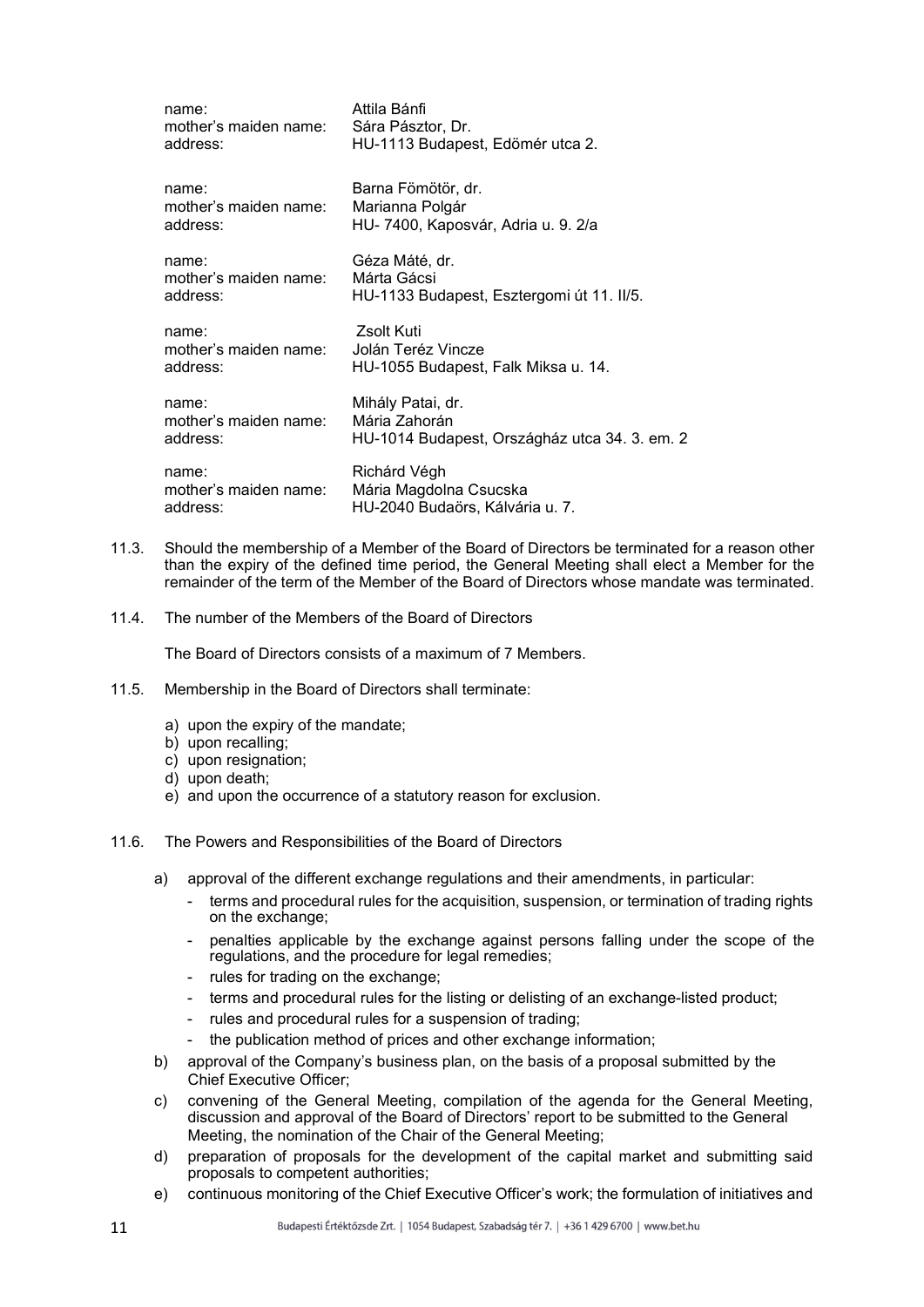recommendations necessary for the development of the exchange's operations;

- f) in the interest of completing its tasks, the Board is entitled to set up various working committees, expert groups, and advisory boards;
- g) accepting regular reports from the Chief Executive Officer on the work organisation;
- h) employer's rights in respect of the Chief Executive Officer in terms of his/her appointment. dismissal, and remuneration;
- i) the establishment and amendment of the Company's Organisational and Operational Rules;
- j) decision on all questions falling within the competence of the Company related with the Commercial Arbitration Court;
- k) observation of the operation and monitoring of the management of the companies owned by the Company, furthermore decision on all issues falling within the competence of the founder/shareholders/owners of such companies.
- 11.7. Rules of procedures for meetings of the Board of Directors:
- 11.7.1. The meetings of the Board shall be convened by the Chair. Should the Chair be unable to convene a Meeting of the Board of Directors, the meeting shall be convened by a member of the Board so requested by the Chair in writing, failing that any other two members of the Board jointly.
- 11.7.2. The Board of Directors shall meet as necessary, in order to ensure the continuous operation of the Company.
- 11.7.3. The Board of Directors shall be called by the Chair of the Board of Directors or the person(s) defined in Section 11.7.1 within 15 days from the date of the request thereto, when a request for its convening in order to decide on an important issue is requested by:
	- a) at least one-third of the members of the Board of Directors;
	- b) the Supervisory Board;
	- c) or the Chief Executive Officer.
- 11.7.4. The date of holding the Board of Directors' meeting convened in this way shall be a date within 15 days from its convening.
- 11.7.5. Members of the Board of Directors shall be notified of the date and location of the meeting in writing, along with the agenda, in the manner determined in the rules of procedures of the Board of Directors.
- 11.7.6. If an immediate, emergency meeting of the Board of Directors is justified, the meeting can be convened quickly (by telephone, fax etc.), without regard for the interval indicated in Section 11.7.5.
- 11.7.7. At the meetings of the Board of Directors, resolutions are passed by way of open vote. Upon an initiative of the majority of the Members of the Board of Directors present, the Chair of the meeting may order that a secret vote be held on an issue.
- 11.7.8. Meetings of the Board of Directors shall be conducted by the Chair of the Board of Directors or, should he be unable to do so, by the Member of the Board of Directors requested to do so by the Chair in writing, failing that the Member of the Board of Directors elected by the Members of the Board who are present at the meeting.
- 11.7.9. The Board shall have quorum if more than half of its members attend.
- 11.7.10. A Member and the Chair of the Board of Directors cannot vote on an issue affecting his person. Those who cannot participate in the voting shall not be considered for the purposes of determining quorum.
- 11.7.11. The Board of Directors shall make decisions and pass resolutions by a simple majority.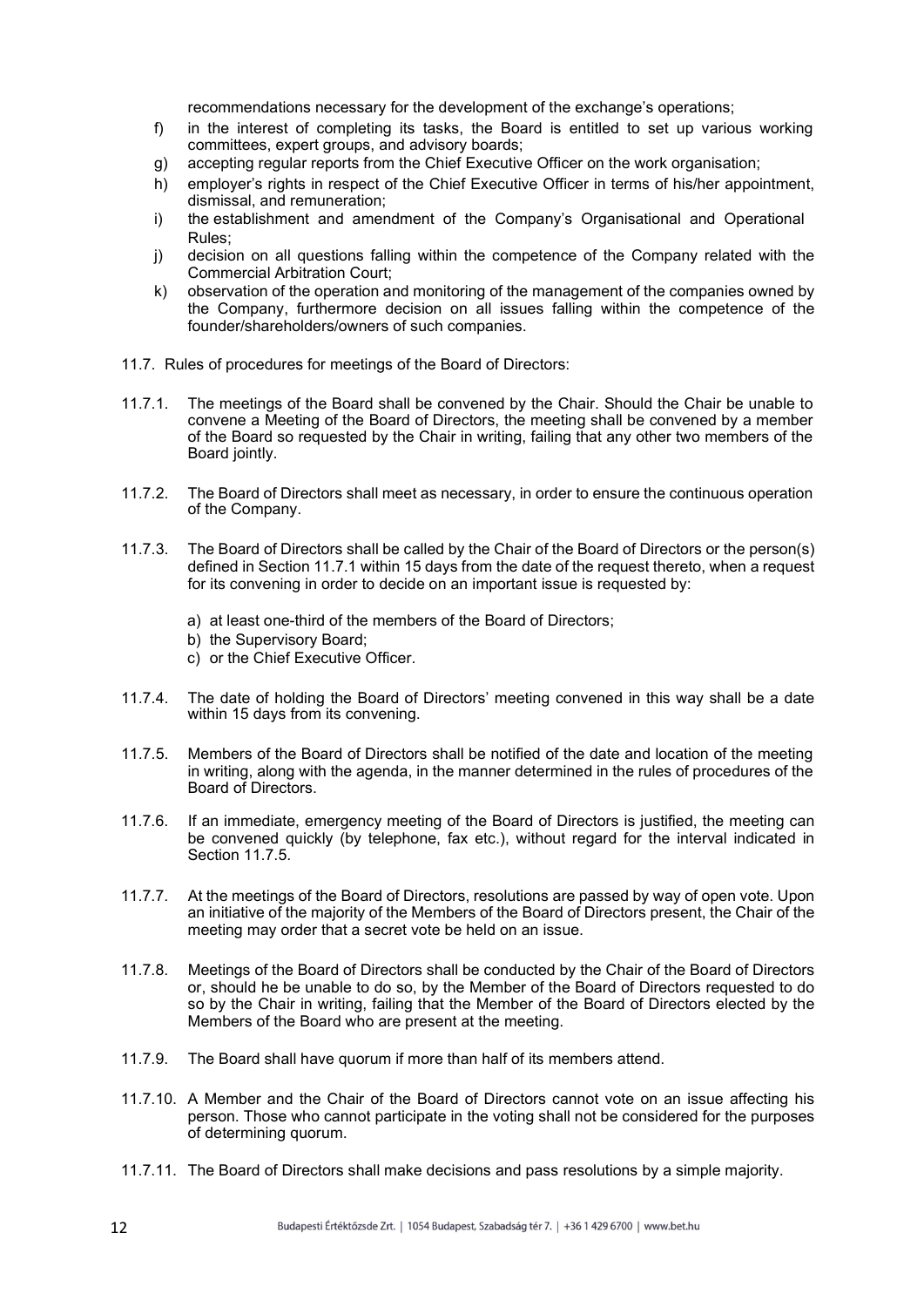- 11.7.12. (Repealed clause).
- 11.7.13. Only the Chair and Members of the Board, and a representative of the Supervisory Authority as well as persons invited to attend by the Chair or any other Member of the Board can attend the meetings of the Board of Directors.
- 11.7.14. On the basis of an invitation from the Chair or any other Member of the Board of Directors, the following persons are allowed to attend meetings of the Board of Directors:
	- a) the CEO, or if he is unable to attend, his deputy;
	- b) the Chairperson or a member of the Supervisory Board;
	- c) a representative of the stock exchange traders, of the issuers, and the investors.
- 11.7.15. When necessary, the Chair or any other Member of the Board of Directors may also invite other persons to the meetings of the Board.
- 11.7.16. The representative of the Supervisory Authority and any invited persons may attend the meetings without voting rights, in an advisory capacity.
- 11.7.17. The rules for the nomination of the representative of the exchange traders, of the issuers, and of the investors are established by the Board in a resolution.
- 11.8. Minutes of the meetings of the Board of Directors
- 11.8.1. Minutes shall be prepared of the meetings of the Board of Directors, containing:
	- a) the time and place of the meeting of the Board of Directors;
	- b) the names of the Members attending the meeting:
	- c) the names of any invited persons attending the meeting;
	- d) main events having occurred at the meeting, proposals, items on the agenda, the essence of the decisions made, the voting proportions of the decisions;
	- e) the essence of the discussion on those agenda items on which no resolution was taken;
	- f) resolutions passed and decision taken, and the voting proportions of the decisions;
	- g) any protest from a Member of the Board of Directors, a member of the Supervisory Board, the Chief Executive Officer or a representative of the Supervisory Authority against a resolution or decision, if the person who protested so requests;
	- h) in the case of open voting, the votes cast, indicating the names.
- 11.8.2. The Minutes shall be signed by the Chair of the Board, or the member that conducted the meeting and by the keeper of the minutes.
- 11.8.3. Minutes of the meetings of the Board of Directors shall be kept by the Chief Executive Officer. Any Member of the Board of Directors or of the Board of Supervisors may request an extract from or a copy of the minutes.
- 11.8.4. Rules of procedures on the operation of the Board of Directors shall be regulated in the Rules of Procedures of the Board of Directors.

## CHAPTER 12 Supervisory Board, Auditor

- 12.1. The Supervisory Board shall check the management of the Company for the General Meeting. Members of the Supervisory Board shall be appointed for a term ending with the ordinary General Meeting of the third year following their election, except for cases provided for in Section 12.3.
- 12.2. (Repealed clause)
- 12.2./A Members of the Supervisory Board are the persons indicated below: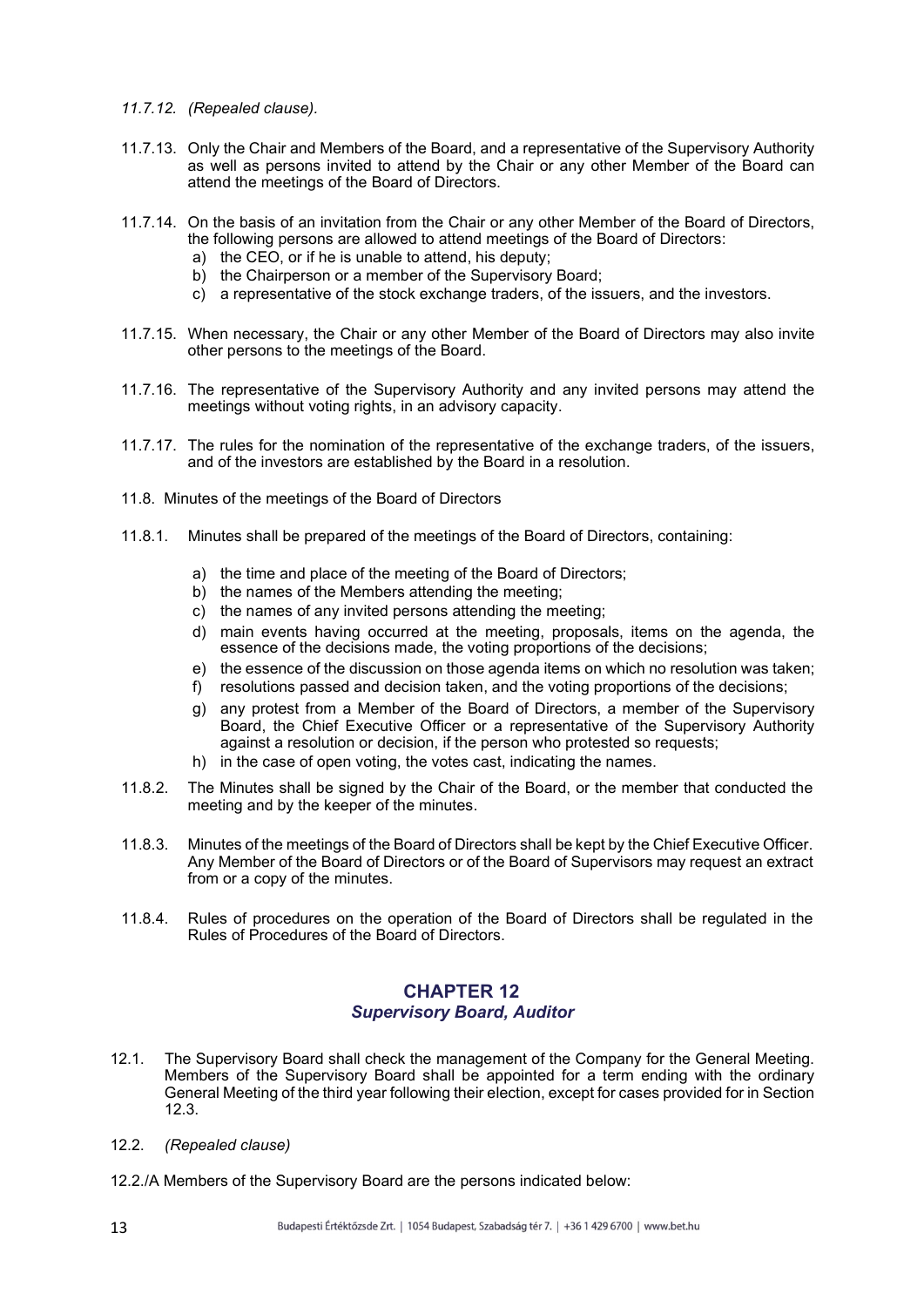| name:                  | Lajos Bartha                                   |
|------------------------|------------------------------------------------|
| mother's maiden name:  | Júlianna Molnár                                |
| address:               | HU-2051 Biatorbágy, Tulipán utca 22.           |
| <del>name:</del>       | <del>Ferenc István Gerhardt, Dr.</del>         |
| mother's maiden name:- | <del>llona Pálinkás</del>                      |
| address:               | HU-1165 Budapest, Imre utca 6.                 |
| name:                  | Kolos Viktor Kardkovács, Dr.                   |
| mother's maiden name:  | Ibolya Mezey                                   |
| address:               | HU-2089 Telki, Barka utca 28.                  |
| name:                  | Orsolya Kása                                   |
| mother's maiden name:  | Mária Persőtzi                                 |
| address:               | HU-1037 Budapest, Királyhelmec u. 12/b         |
| name:                  | Károly Régely                                  |
| mother's maiden name:  | Erzsébet Meszlényi                             |
| address:               | HU-1026 Budapest, Páfrány út 31.               |
| name:                  | Zsolt Zoltán Selmeczi-Kovács, dr.              |
| mother's maiden name:  | Irén Varga                                     |
| address:               | HU- 1016 Budapest, Mészáros u. 44., tetőtér 4. |

- 12.3. Should the membership of a Member of the Supervisory Board be terminated for a reason other than the expiry of the term, the General Meeting shall elect a Member for the duration of the appointment of the Member of the Supervisory Board whose mandate was terminated.
- 12.4. The Number of the Members of the Supervisory Board

The Supervisory Board shall comprise 3 to 6 members. Members of the Supervisory Board are elected by the General Meeting.

The Supervisory Board shall act as a body.

- 12.5. Membership in the Supervisory Board shall terminate:
	- a) upon the expiry of the mandate term;
	- b) upon recalling;
	- c) upon resignation;
	- d) upon death;
	- e) and upon the occurrence of a statutory reason for exclusion.
- 12.6. Responsibilities of the Supervisory Board:
	- a) the supervision of all the substantive proposals on reports concerning business policy, the report required under the Act on Accounting and the use of after-tax profits and losses, as well as reporting the results thereof to the General Meeting;
	- b) the immediate convening of the General Meetings should it encounter measures whether contrary to the law, legislation, the Statutes, or the decisions of the General Meeting; or activities, defaults or abuses breaching the interests of the Company or the Shareholders;

c) acceptance of the auditing plan and the annual auditing report;

d) discussing the internal auditing report and monitoring the execution of actions;

e) deciding on the conclusion and termination of the Internal Auditor's employment contract and on the remuneration of the Internal Auditor in which cases the Supervisory Board prior approval is needed;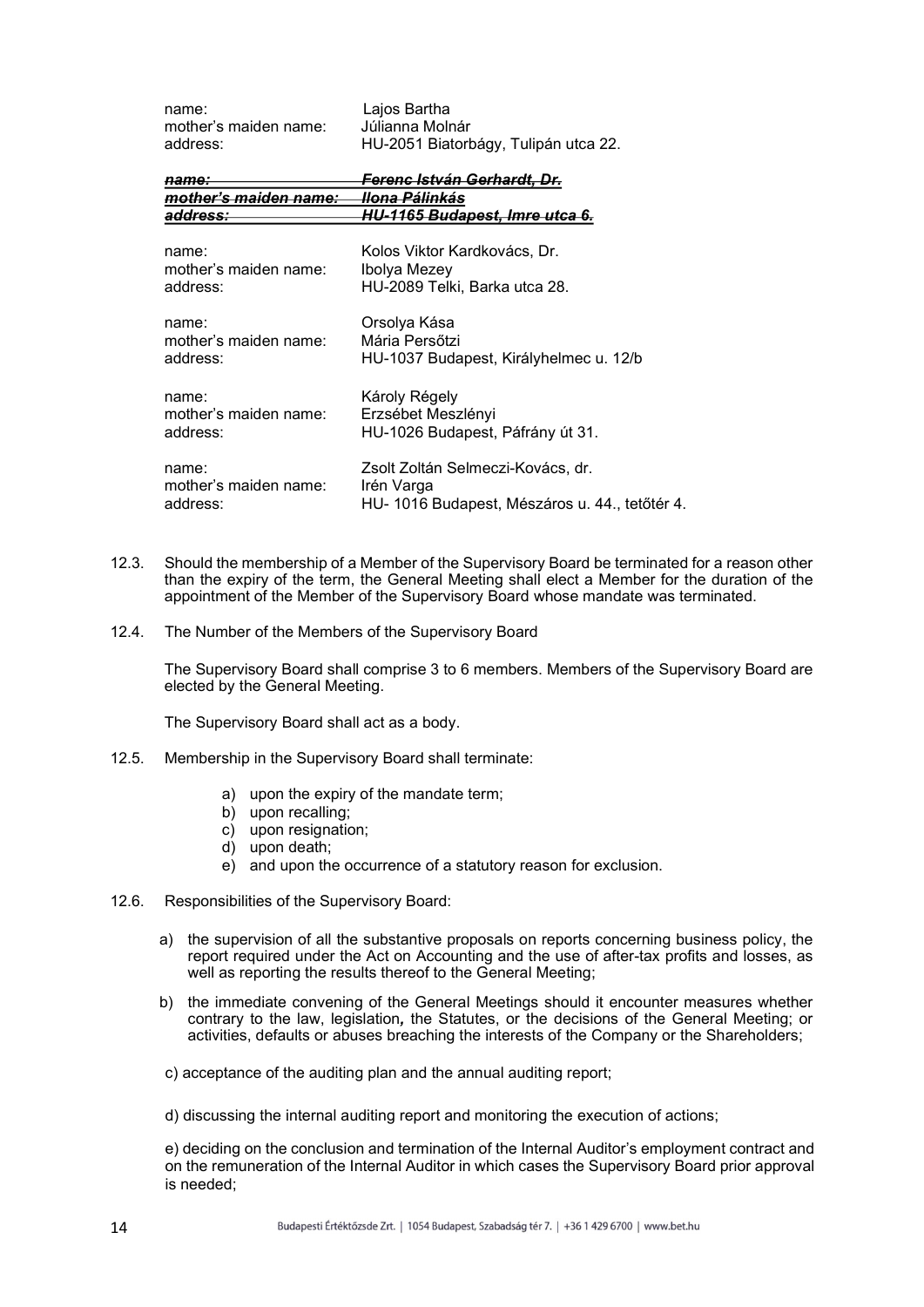f) the performance of all tasks prescribed by law as falling under its competence.

- 12.7. Members of the Supervisory Board may not be employees of the Company, except for mandatory employees' representation.
- 12.8. The Supervisory Board shall establish its rules of procedures which shall be approved by the General Meeting.
- 12.9. The quorum of the Supervisory Board is subject to the presence of two-third of the Members or at least three Members, and it shall make decisions by simple majority vote.
- 12.10. The General Meeting shall elect an auditor for a definite period but a maximum of five years responsible for the auditing of the Company books as well as for the compliance with statutory duties. The duration of the mandate of the auditor shall not be less than the period between its election by the General Meeting and the date of the General Meeting adopting the following financial report. In case the duration of the mandate of the chamber member natural person auditor or auditor company reaches 5 (five) years including the renewed mandate or mandates, then within five years a new mandate for performing the auditing duties of the Company shall not be given to the chamber member natural person auditor or auditor company.
- 12.11. The Board of Directors makes proposal with the consent of the Supervisory Board for the person of the auditor to the General Meeting.
- 12.12. The Company Auditor:

Ernst Young Könyvvizsgáló Korlátolt Felelősségű Társaság (registered seat: H-1132 Budapest, Váci út 20.; company registration number: 01-09-267553)

The person responsible for auditing shall be Mr. Attila Hruby, dr. (mother's maiden name: Katalin Szerdahelyi, dr; address: H-1174 Budapest, Ősrepülő u. 21. ground floor 2a)

## CHAPTER 13 The Chief Executive Officer

- 13.1. The Chief Executive Officer (CEO) must manage and supervise internally the stock exchange trade, implement decisions of the General Meeting and the Board of Directors, publish stock exchange information and carry out the Company's management activities.
- 13.2. The responsibilities and jurisdiction of the CEO are as follows:
	- a) responding to market demands by ensuring that the Company provides high-quality and cost-efficient products and services;
	- b) the professional substantiation of the Company strategy and the implementation of the strategy;
	- c) leading the Company's management activities, preparing and implementing the business plan, and providing the personal and material conditions necessary for the work of the working organisation;
	- e) organising exchange trade, ensuring technical support for trading activities, observance of and internal supervision of the order of the trade;
	- f) introducing certain securities to the stock exchange in accordance with the Exchange Regulations;
	- g) registration and statistic processing of data on stock exchange trade;
	- h) the publication of processed data of the stock exchange operation, trade and stock exchange information related to the securities market in several press publications and in its own regular publications;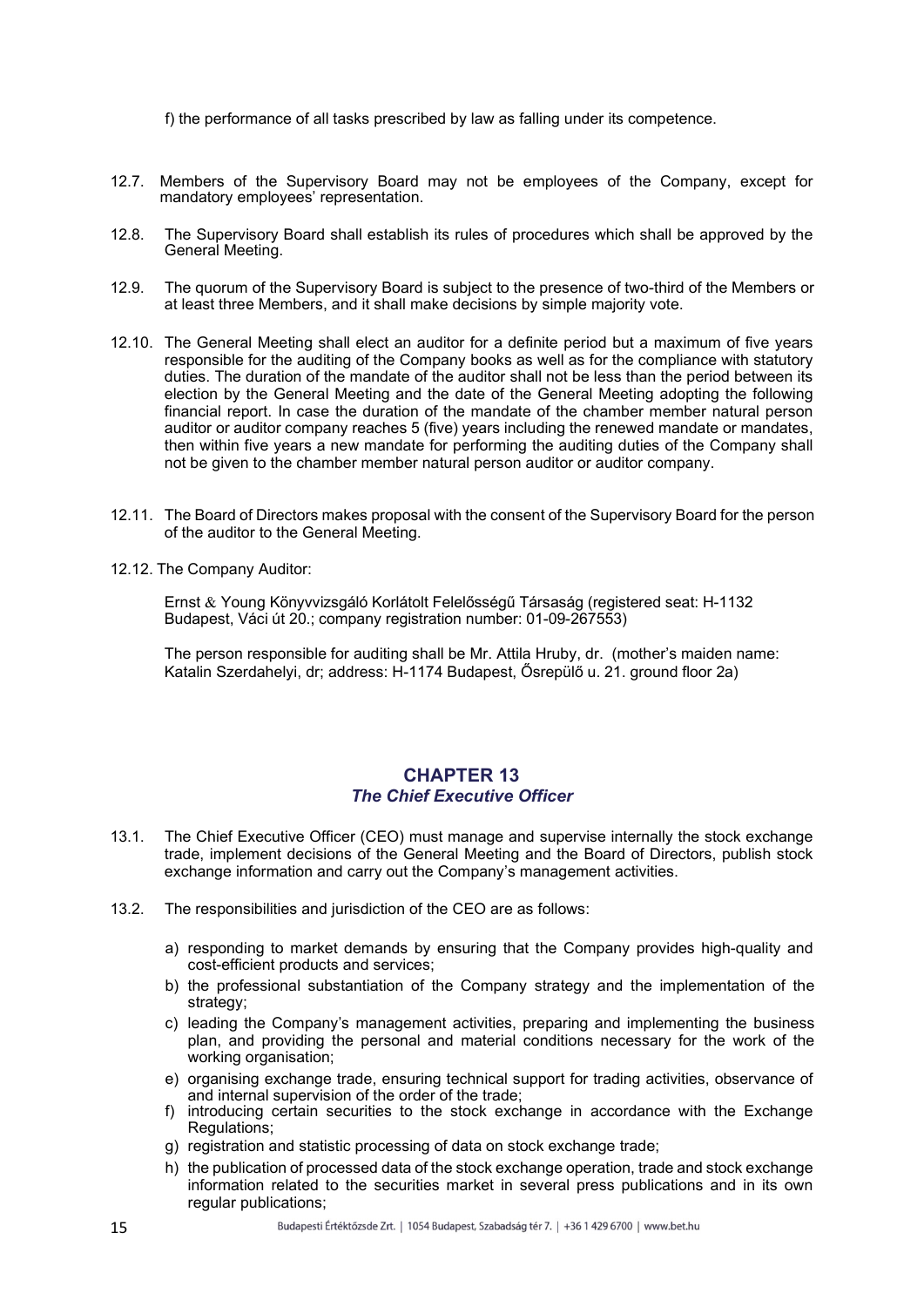- i) granting and withdrawing the right of traders to trade on the exchange;
- j) the registration of stock exchange traders and brokers;
- k) registration of securities listed at the Stock Exchange in the Exchange Trading List;
- l) provision of continuous stock exchange settlement transactions;
- m) carrying out the Company's management activities, handling and settling the financial transactions regarding expenses and revenues;
- n) the suspension of stock exchange trade in the event of the occurrence of the conditions stipulated in Act CXX of 2001 on the Capital Market and in the Regulations;
- o) preparing for the General Meeting and the meetings of the Board of Directors;
- p) the storing of the minutes of General Meetings and the meetings of the Board of Directors, keeping and storing the Book of Decisions;
- q) the right to make proposals and initiatives in issues referred to the competence of the Board of Directors;
- r) the suspension of the stock exchange trading right of certain traders in cases defined in stock exchange regulations;
- s) the checking and sanctioning of stock-exchange self-regulations according to stockexchange regulations;
- t) the continuous assessment of information on the Issuers of securities listed at the Stock Exchange and the publication of this information;
- u) keeping track of traders' stock exchange activities, continuous monitoring of their registration and data provision obligations, and continuous monitoring of information on traders;
- v) the regular analysis of stock exchange and securities market trends by summarising trading and information experiences; the preparing and submitting suggestions to competent authorities of suggestions aiming at the improvement of the securities market;
- w) negotiating with the representatives of stock exchange issuers, investors and traders, regular reporting to the Board of Directors on these negotiations;
- x) other tasks, either arising from the implementation of stock exchange regulations, or as determined by the General Meeting and the Board of Directors.
- 13.3. The CEO shall regularly report to the Board of Directors on the operation of the working organisation. The CEO shall keep the Board of Directors continuously informed of the development of stock exchange trading and of problems related to the operation of the Company.
- 13.4. Employer's rights shall be exercised by the CEO with respect to the employees of the Company, and by the Member of the Board requested by the Board of Directors to do so with respect to the CEO, except for appointment, dismissal and remuneration.

# CHAPTER 14 Authorised Signatures

- 14.1. The Members of the Board of Directors shall be authorised to represent the Company and the CEO shall be authorised to represent the Company in matters falling within his powers.
- 14.2. Authorised signature on behalf of the Company means that persons authorised to sign for the company sign their names according to the official authorised signature declaration under the typed, hand-written, pre-printed or printed name of the Company.
- 14.3. The following are authorised to sign for the Company:
	- b) any two Members of the Board of Directors jointly;
	- c) any Member of the Board of Directors jointly with the CEO or any Deputy CEO;
	- d) the CEO and any Deputy CEO jointly;
	- e) two employees of the Company authorised to sign for the Company by its Board of Directors, in categories of matters defined by the Board of Directors.